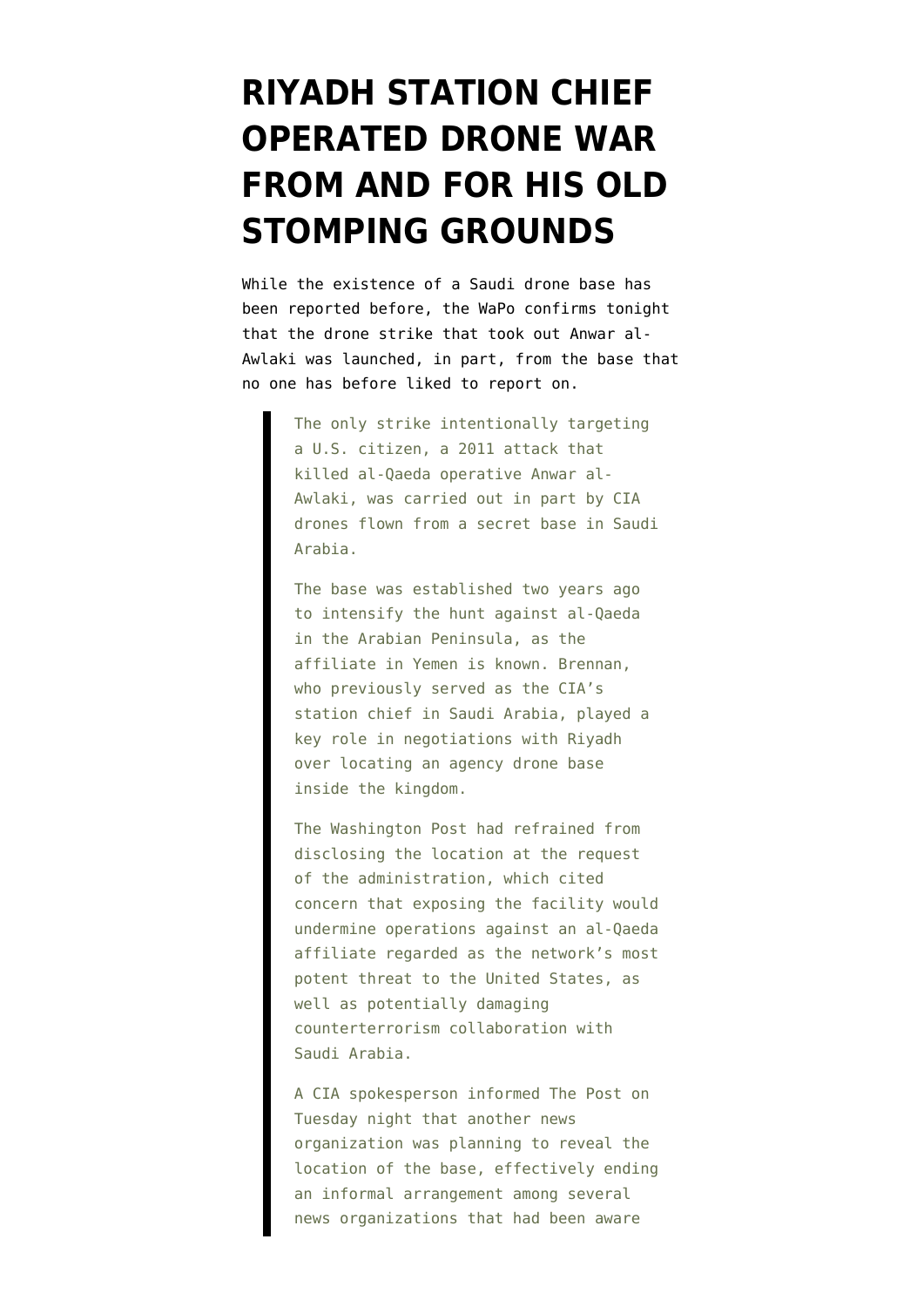## of the location for more than a year.

Couple that with Daniel Klaidman's [confirmation](http://www.thedailybeast.com/newsweek/2013/02/04/john-brennan-obama-s-cia-chief-nominee-could-restrain-the-agency.html) of something else that was obvious: John Brennan authorized signature strikes for use in Yemen's civil war based on the personal entreaties of his old buddies (Klaidman says it was the Yemenis, but the more obvious candidate is the Saudis).

> The military wanted to conduct broadbased signature strikes in the country. But Obama was worried about getting embroiled in a domestic conflict—and he and Brennan said no.

## [snip]

Then, in the spring of 2012, with Yemen falling into chaos and AQAP gaining more and more territory, Yemeni officials—with whom Brennan had close ties going back to his days as a CIA station chief in the region—beseeched Brennan to help. The Yemeni Army was collapsing under the brutal assault; soldiers were being crucified and beheaded by the jihadis. By April 2012, Brennan and Obama finally relented and permitted signature strikes in the country.

Those who defend this decision point out that it would have been a catastrophe for U.S. security if significant parts of the country had fallen to AQAP, which was intent on attacking the American homeland. Yet some inside the administration were critical. Says one senior administration official of Brennan's history in Yemen: "He responded to the personal appeals because he has a long history with these guys." In other words: Brennan's lawyerly preference for rules and constraints may sometimes have taken a backseat to emotion.